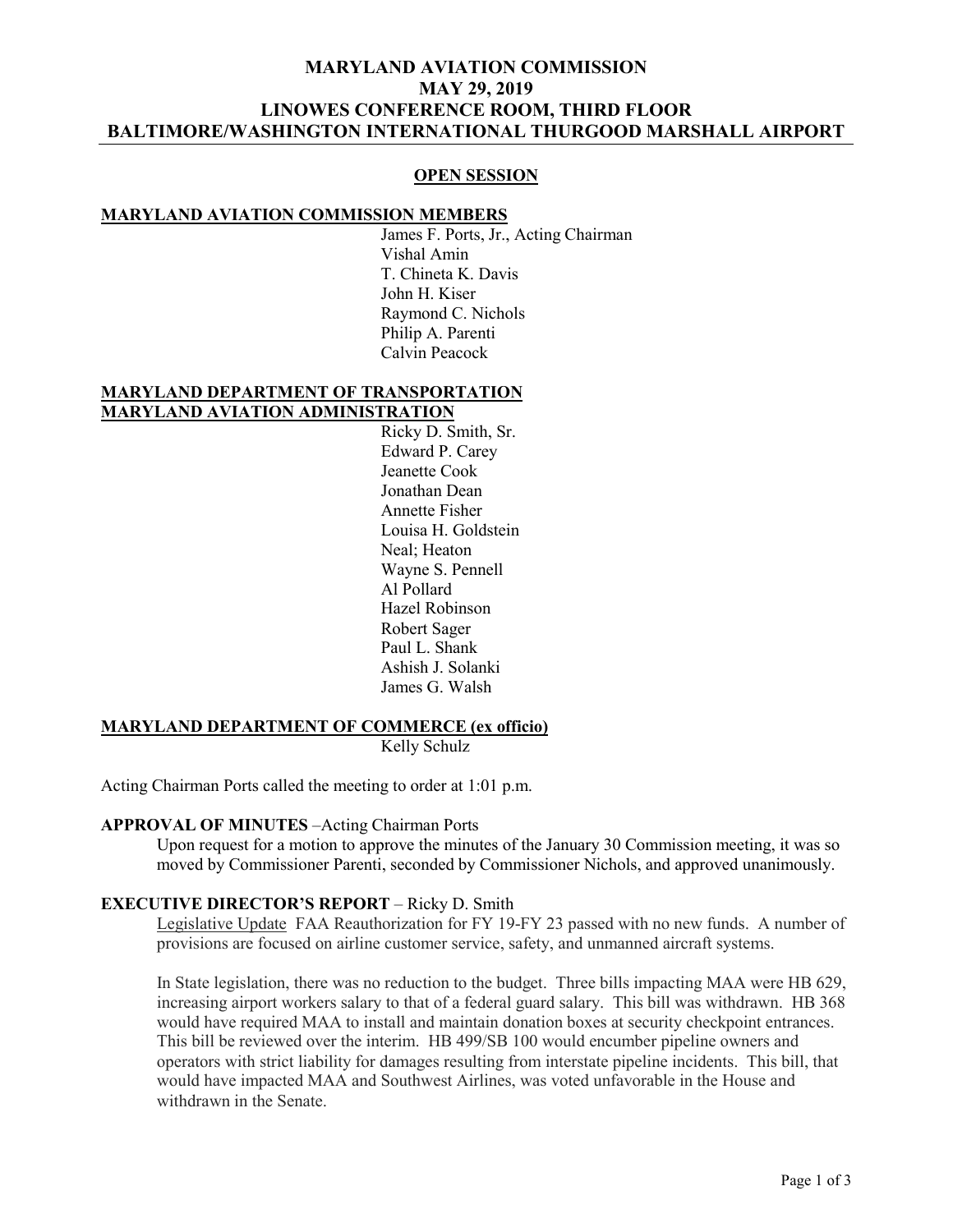# **MARYLAND AVIATION COMMISSION MAY 29, 2019 LINOWES CONFERENCE ROOM, THIRD FLOOR BALTIMORE/WASHINGTON INTERNATIONAL THURGOOD MARSHALL AIRPORT**

Air Service and Traffic Statistics Overall passenger traffic for the first quarter of 2019 is down 4.3% from the same period last year. This is attributed to the impacts BWI Marshall felt from the grounding of the 737 MAX 8 aircraft, several airline computer failures, and the shutdown of the federal government; however, overall, traffic is still up by 0.6% for the twelve months ending March 31. Spirit Airlines continues to grow and recorded a 29% passenger increase in the first quarter. International traffic increased 7.8% in the first quarter despite Wow Air and Icelandair ceased operations during that same quarter. Cargo traffic continues to grow, and is up more than 10% for the twelve months ending March 31.

### **PLANNING & ENGINEERING**– Paul L. Shank

Key Projects Update The Concourse B Apron Pavement Reconstruction project replaces the existing concrete apron. The project is anticipated to be complete next month. Reconstruction of Taxiway B received Notice to Proceed in November 2018 and work began in March. This project is expected to be complete in November 2019. The five-gate extension to Concourse A is under construction with completion expected in Spring 2020. Taxilane rehabilitation work at the Midfield Cargo Complex is expected to be in construction in July, with completion in Summer 2020.

### **MTN OPERATIONS & MAINTENANCE** – Al Pollard

Operational Statistics Aircraft operations for April are up by 20% over last April. Fuel sales also increased by 20% for the month. The increase can be attributed to additional marketing and advertising with business partners.

### **AIRPORT TECHNOLOGY –** Edward Carey

Airport Technology Master Plan Overview The details of a recently completed Airport Technology Master Plan were briefed including recommendations on IT governance development; the approach to the focal areas of critical systems preservation, enhancements, cybersecurity and construction; and staffing levels.

### **MARKETING & AIR SERVICE DEVELOPMENT** – Annette Fisher

Marketing Update BWI Marshall recently launched the new "We'll Take You There" campaign which runs May to August. The Airport is hosting Customer Appreciation Month in May with the MDOT MAA team and airport partners out thanking customers and offering giveaways.

## **COMAR FINAL ACTION** – Wayne Pennell

COMAR 11.03.01.09 The Maryland Aviation Commission voted unanimously to approve MDOT MAA proceeding with the promulgation process of this amendment to current regulation which establishes a standard for MDOT MAA to refuse, revoke, suspend or confiscate an Airport identification badge if MDOT MAA determines that an individual in possession of that badge poses a threat or potential threat to the health, safety, or welfare of the Airport property, personnel, passengers or customers.

This proposed action was published in the *Maryland Register* April 26, 2019. After a thirty-day public comment period, no comments were received.

### **CLOSED SESSION**

Upon request for a motion by Acting Chairman Ports to meet in closed session, it was so moved by Commissioner Raymond C. Nichols, seconded by Commissioner Philip A. Parenti, and approved unanimously by Acting Chairman Ports and Commissioners Vishal Amin, T. Chineta K. Davis, John H. Kiser, Raymond C. Nichols, Philip A. Parenti, and Calvin Peacock.